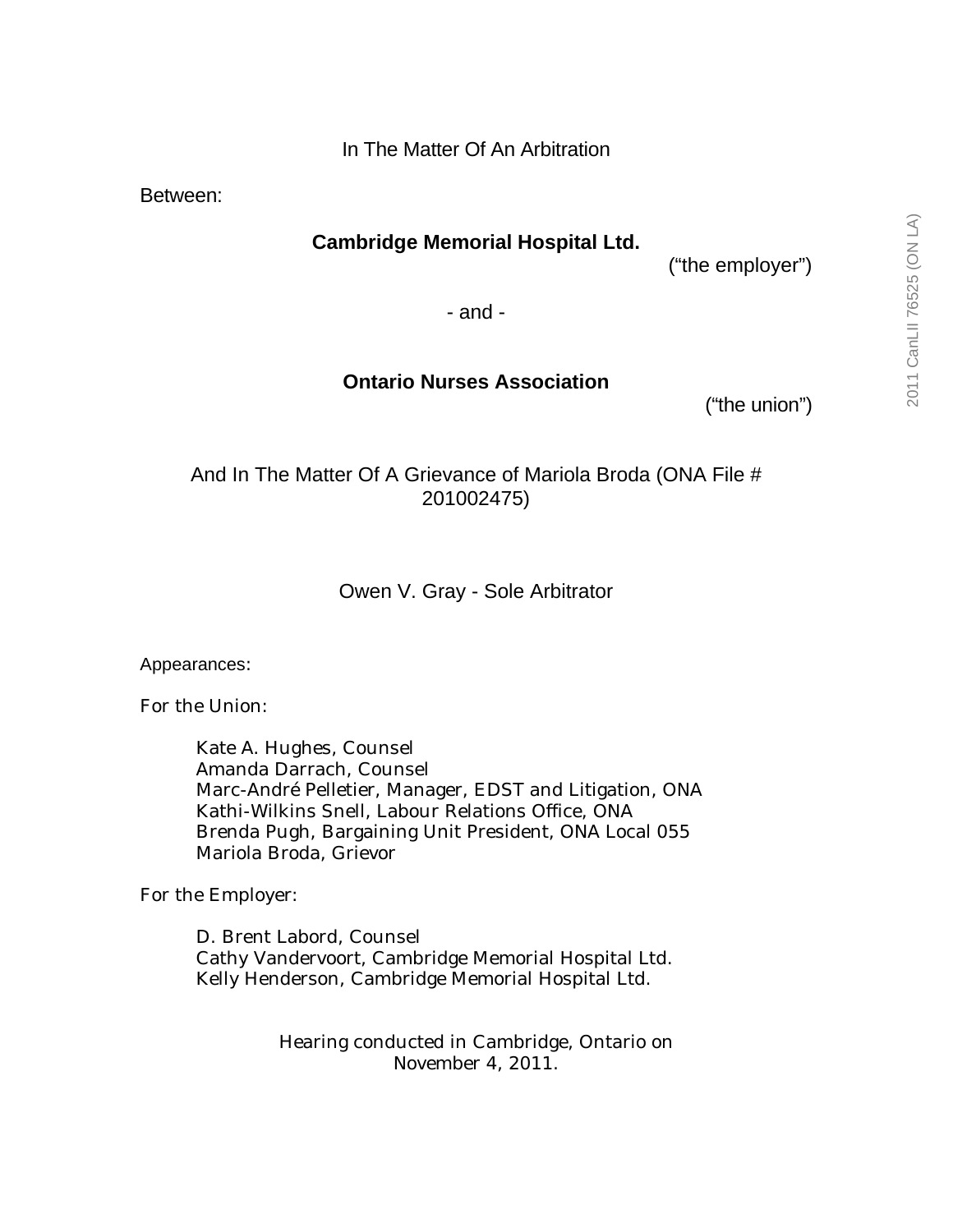# **AWARD**

[1] The grievor has been receiving long term disability benefits since January 2009. In May 2010 she was found to be "totally and permanently disabled" for purposes of her employer's pension plan, which meant that she could elect to either continue accruing service for purposes of the pension without cost, or retire and receive something the pension plan calls a "disability pension," in an undiscounted amount calculated on the basis of her current age and number of years of contributory service to that date. The grievor elected to continue accruing service rather than take early retirement. In June 2010, the employer's disability insurance carrier began deducting from her disability benefits the amount of the "disability pension" benefits that the grievor would have been receiving if she had elected to retire.

[2] The issue in these proceedings is whether such a deduction is contrary to the provisions of the collective agreement with respect to the disability plan, or to the provisions of the *Ontario Human Rights Code* that are expressly (and by operation of law) incorporated into the parties' collective agreement. It is common ground that these issues are arbitrable.

[3] The parties have agreed that I should first decide whether the deduction is contrary to the collective agreement's disability plan provisions. Counsel argued that issue on the basis of an agreed statement of fact and documents to which that statement refers. For reasons that follow, I find that the deduction is contrary to the disability plan provisions of the collective agreement.

#### *The Collective Agreement*

[4] The pertinent collective agreement between this hospital and ONA consists of "central agreement" terms negotiated between the union and a number of participating hospitals in 2008 and local terms negotiated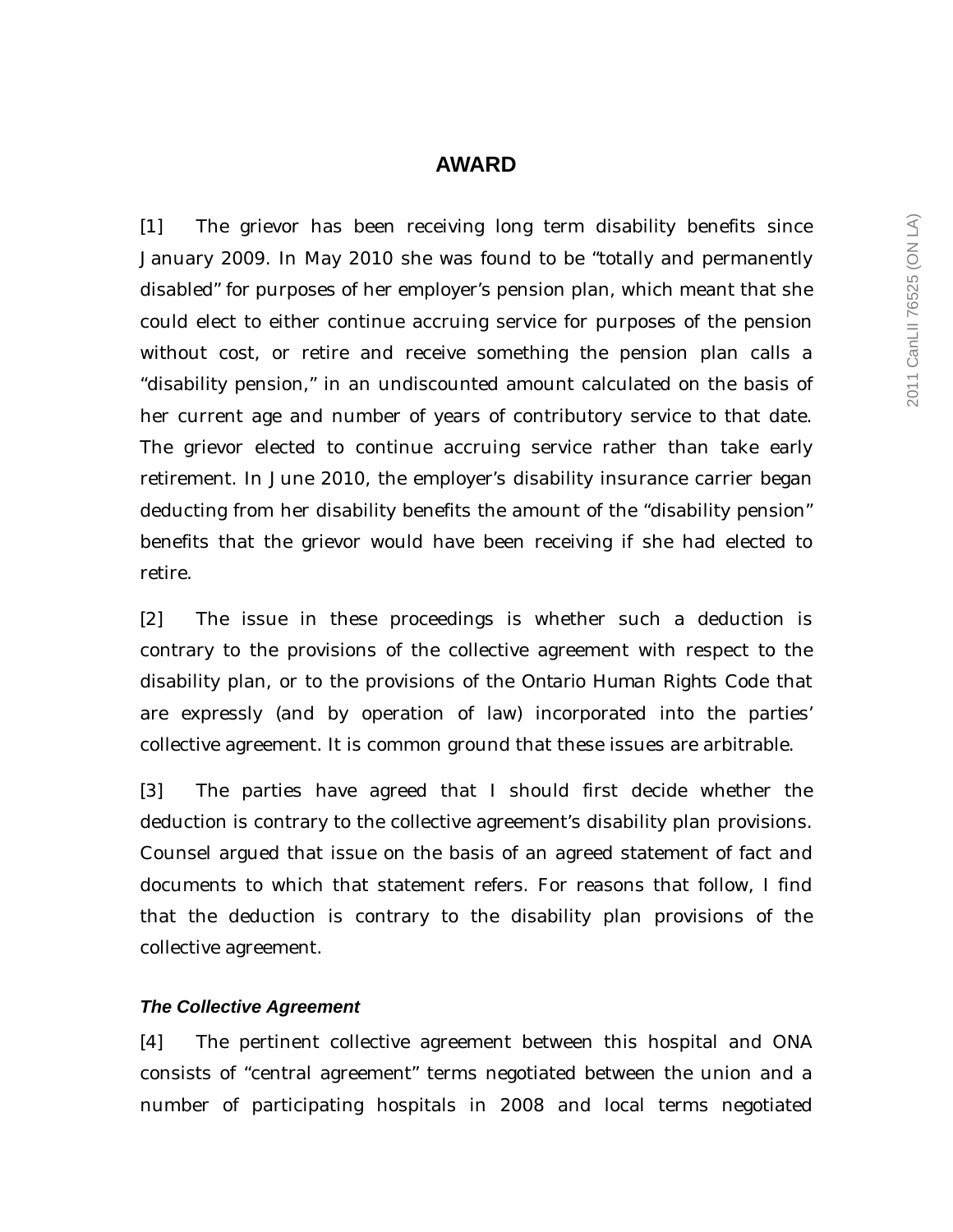[5] Article 12 of the parties' collective agreement provides for short term sick leave and long term disability benefits:

12.01 The Hospital will assume total responsibility for providing and funding a short-term sick leave plan at least equivalent to that described in the 1980 Hospitals of Ontario Disability Income Plan brochure. Effective January 1, 2006, new hires will be covered under the 1992 Hospitals of Ontario Disability Income Plan.

 The Hospital will pay 75% of the billed premium towards coverage of eligible employees under the long-term disability portion of the Plan (HOODIP or an equivalent plan). The employee will pay the balance of the billed premium through payroll deduction. ...

12.05 Any dispute which may arise concerning a nurse's entitlement to short-term or long-term benefits under HOODIP or an equivalent plan may be subject to grievance and arbitration under the provisions of this Agreement. …

The grievor was hired prior to 2006. Her entitlement is to coverage under the 1980 Hospitals of Ontario Disability Income Plan ("1980 HOODIP") or equivalent. Although the second paragraph of Article 12.01 uses "pay the premium" language, Article 12.05 makes it clear, and it is common ground, that a dispute about disability benefits is arbitrable.

[6] Article 17 of the parties' collective agreement requires that an employee become and remain a member of the hospital's pension plan – in this case, the Hospitals of Ontario Pension Plan ("HOOPP") – as the grievor did. The collective agreement does not prescribe the benefits to be provided by the pension plan.

## *The Disability Plan*

…

[7] Central agreements between ONA and participating hospitals have provided for long term disability coverage under the 1980 HOODIP or an equivalent plan for a number of years. Generally speaking, 1980 HOODIP provides for payments of a percentage of a totally disabled employee's regular pay until she ceases to be totally disabled or reaches her or his 65th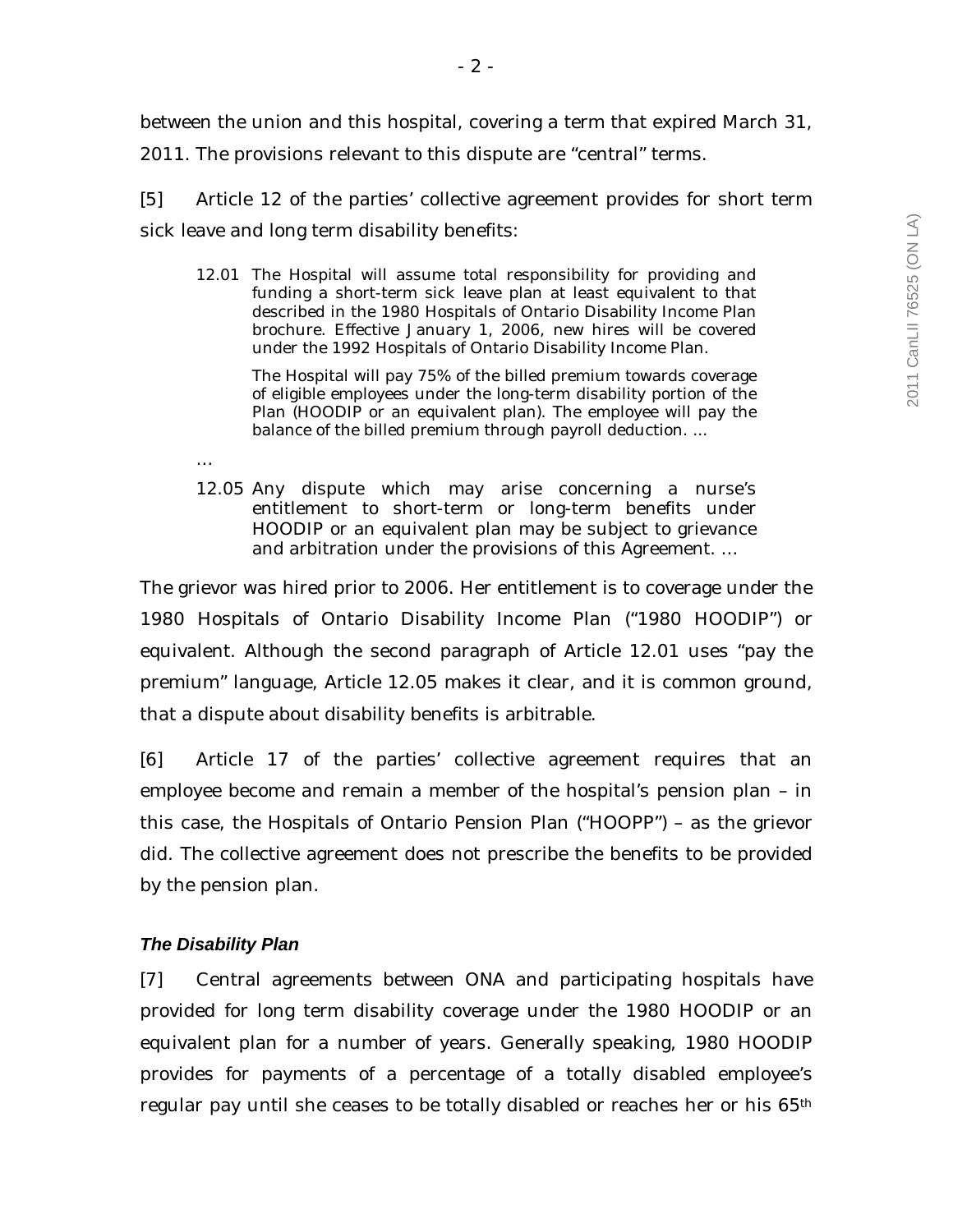birthday, whichever first occurs. The percentage depends on the length of the employee's continuous service up to the first day of absence. Those payments may be reduced by the amounts of certain other payments received by or available to the disabled employee, such as CPP disability benefits. This dispute focuses on the permitted reductions.

[8] At the relevant time, 1980 HOODIP coverage was being provided to this hospital by Desjardins Financial Security ("Desjardins"). The parties have put before me the language of both the original 1980 HOODIP policy and the policy provided by Desjardins at the relevant time. There is no suggestion that the Desjardins policy language is not the equivalent of the original 1980 HOODIP policy in any respect material to this dispute. The language of the Desjardins policy with respect to reductions in benefits is the following:

#### REDUCTION OF LONG TERM DISABILITY BENEFITS, LIMITATIONS AND **EXCLUSIONS**

1) Reductions

 Long Term Disability Benefits otherwise payable to the Member under this Benefit will be reduced by

- a) any benefits the Member is eligible to receive under any Workers' Compensation Act, Workplace Safety and Insurance Act or similar legislation; and
- b) any amount the Member is eligible to receive under a government plan including benefits under the Canada Pension Plan or the Quebec Pension Plan including early retirement benefits but excluding
	- benefits payable on behalf of his Dependents; and
	- ii) any increase in benefits due solely to cost-of-living, after benefit payments commence; and
- c) any Old Age Security benefits initially payable; and
- d) any indemnity payable for loss of time under any government plan requiring or providing automobile insurance benefits on a no-fault basis; and
- e) with regards to HOODIP 1992 the amount of any disability or retirement pension receivable from an employer's pension plan and disability income benefits payable under any other disability income plan toward which the Participating Employer contributes; or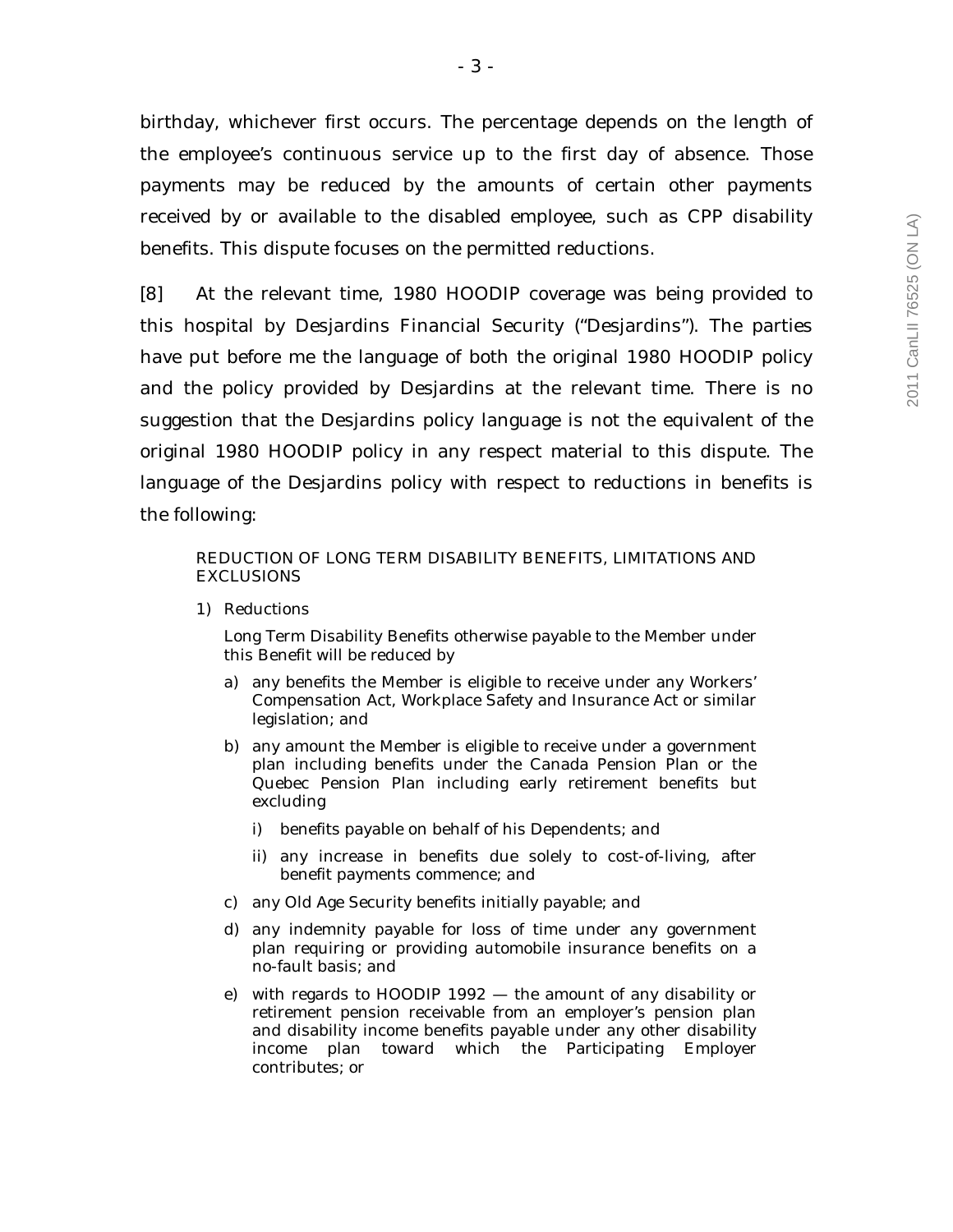As used in paragraphs e) and f) above, "receivable" and "available" mean that the Member receives or is eligible to receive the income described in the said paragraphs.

### *The Pension Plan*

[9] HOOPP underwent a significant change effective January 1, 2006. Both before and after that change a plan member who is determined to be totally and permanently disabled has and had two options. She could continue to accrue service for pension purposes without having to make contributions to the plan (hereafter referred to as "free accrual"), thus increasing the monthly pension payments that she could begin receiving when she retired at a later date, or she could retire immediately and begin receiving what the plan describes as a "disability pension."

[10] The change in 2006 substantially affected the disability pension option. For disability pensions applied for prior to January 1, 2006, the monthly amount was based on the employee's actual contributory years of service *plus* the years of service that the employee would have accrued thereafter up to age 65. For disability pensions applied for after 2005, the monthly payments are based only on service up to the date that the employee elects to retire on that basis, so those payments are smaller than the pension payments that the employee would begin receiving at age 65 if she elected free accrual instead.

## *The Grievor*

[11] The grievor was born in October of 1952. She became a Registered Nurse in 1993. The hospital hired her as a casual nurse in July 1998. She became a full-time employee in April 1999. In June 2008 she went on short term sick leave and began receiving short term benefits under Article 12. Her application for long term disability benefits was approved effective mid January 2009, based on her inability to perform the duties of her pre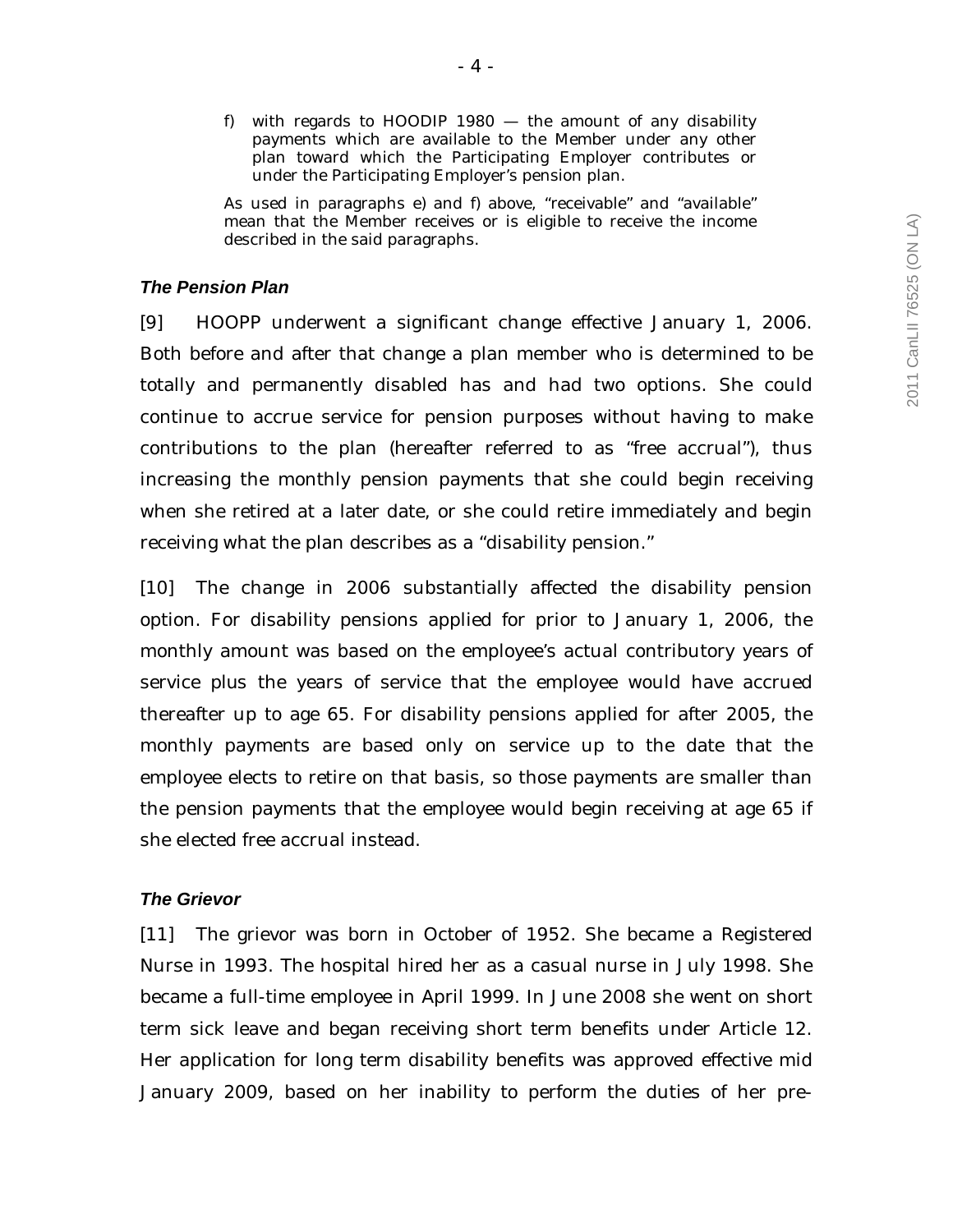disability occupation. Her entitlement to benefits on that basis expired in mid June 2009, and continued thereafter on the basis of the plan's "any occupation" definition of total disability.

[12] In February 2010 the disability insurer wrote to the grievor, in part, as follows:

 As indicated in your Approval letter of June 12, 2009, the benefits provided by your Group Plan are designed to be integrated with benefits available under the Canada Pension Plan and your Hospital of Ontario Pension Plan (HOOPP). It is therefore essential that you apply for Canada Pension Plan Disability Benefits and the HOOPP benefit (see your Employer for more details).

[13] The grievor applied for the CPP Disability benefit. Her application was approved. She did not challenge the insurer's entitlement to deduct the amount of that monthly benefit from the amount it was otherwise obliged to pay her.

[14] The grievor did not apply for HOOPP benefits when the disability insurer first asked. It pressed her to apply, in order to determine the amount of the disability pension benefit that would be paid to her if she elected to take it. It warned her that it would be deducting the value of that benefit from its disability payments from and after June 2010, and that if she did not assist in ascertaining that amount by making application for the benefit then its deduction would be based on its own estimate of the benefit. She then applied "under duress," as she put it in correspondence with the insurer.

[15] Her application resulted in confirmation by the pension plan that for purposes of that plan she was considered totally and permanently disabled, and that she was entitled to elect whether to continue "free accrual" or to retire as of May 2010 and receive a disability pension of \$1100.00 per month. If she elected not to retire and continued accruing service instead, the pension on which she could retire at age 65 was estimated to be \$1875.00 per month. She elected to continue accruing service rather than take the disability pension. To put these figures in perspective, if she had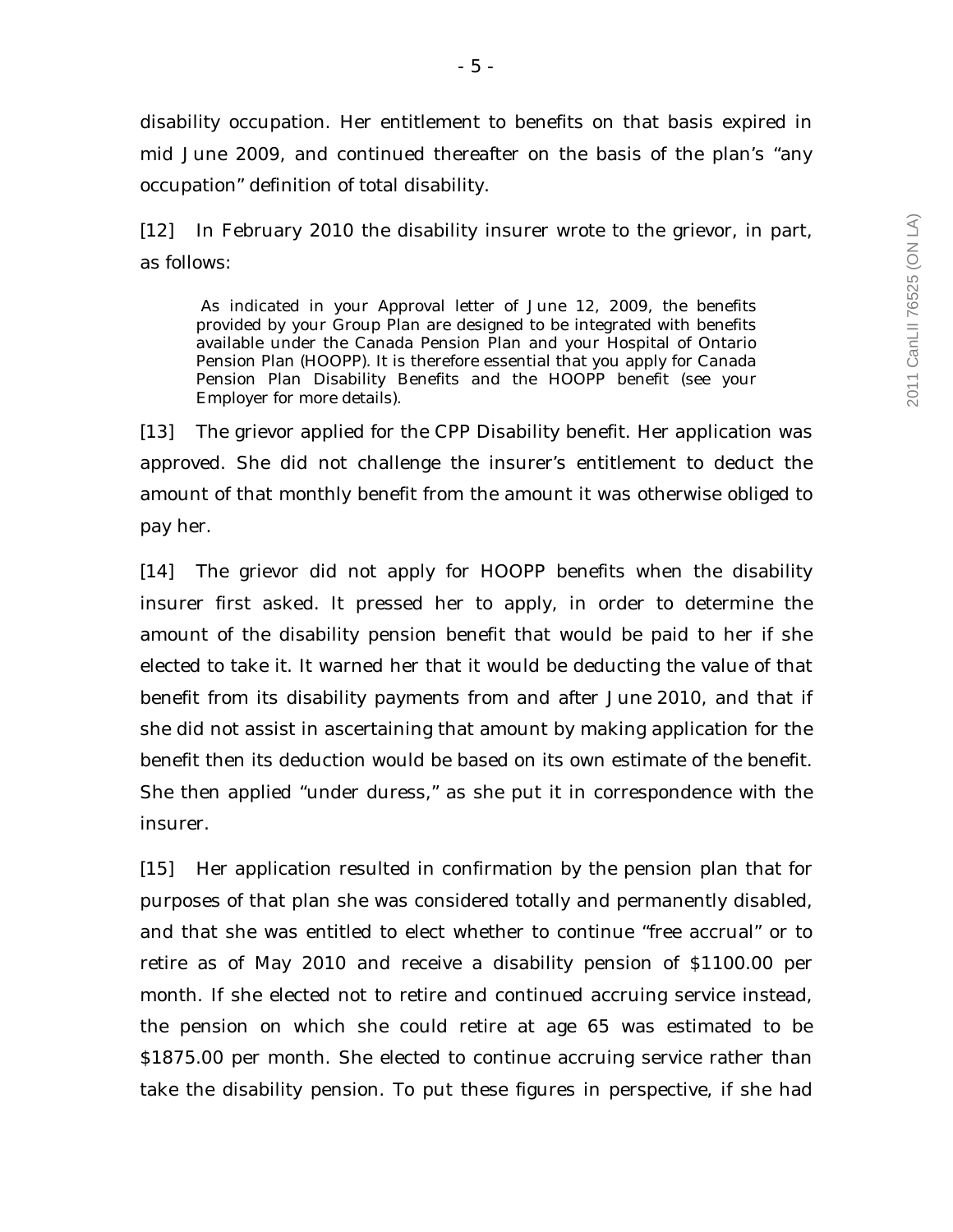not been disabled she would have been entitled to retire in May 2010 on a pension of \$1060.00 per month up to age 65 and \$900.00 thereafter.

### *The Issue*

[16] The issue between the parties is whether the monthly payments that the grievor would have received under the pension plan if she had given up free accrual and retired was an amount that was "available" to her within the meaning of paragraph (f) of the HOODIP provision quoted in paragraph [8] even though she had not given up free accrual, had not retired and was not receiving the payments.

[17] Whether the circumstances in which the grievor made the application to HOOPP amount to "duress" or not, the employer agrees that her having done so in those circumstances does not prejudice her position. For its part, the union concedes that if the grievor had freely and voluntarily elected to take early retirement on a disability pension under the pension plan, the disability pension payments that she actually received would have been deductable from the amount otherwise payable under the disability insurance plan.

### *Positions of the Parties*

[18] Central to union counsel's argument is that the policy language in issue must be interpreted in accordance with rules of interpretation summarized in *Non-Marine Underwriters, Lloyd's of London v. Scalera* [2000] 1 S.C.R. 551 at paragraph 71 (some citations omitted):

#### (iii) Reasonable Expectations

71 Where a contract is unambiguous, a court should give effect to the clear language, reading the contract as a whole … . Where there is ambiguity, this Court has noted "the desirability ... of giving effect to the reasonable expectations of the parties" … . Estey J. stated the point succinctly in *Consolidated Bathurst Export Ltd. v. Mutual Boiler and Machinery Insurance Co.*, [1980] 1 S.C.R. 888, at pp. 901-2:

[L]iteral meaning should not be applied where to do so would bring about an unrealistic result or a result which would not be contemplated in the commercial atmosphere in which the insurance was contracted. Where words may bear two constructions, the more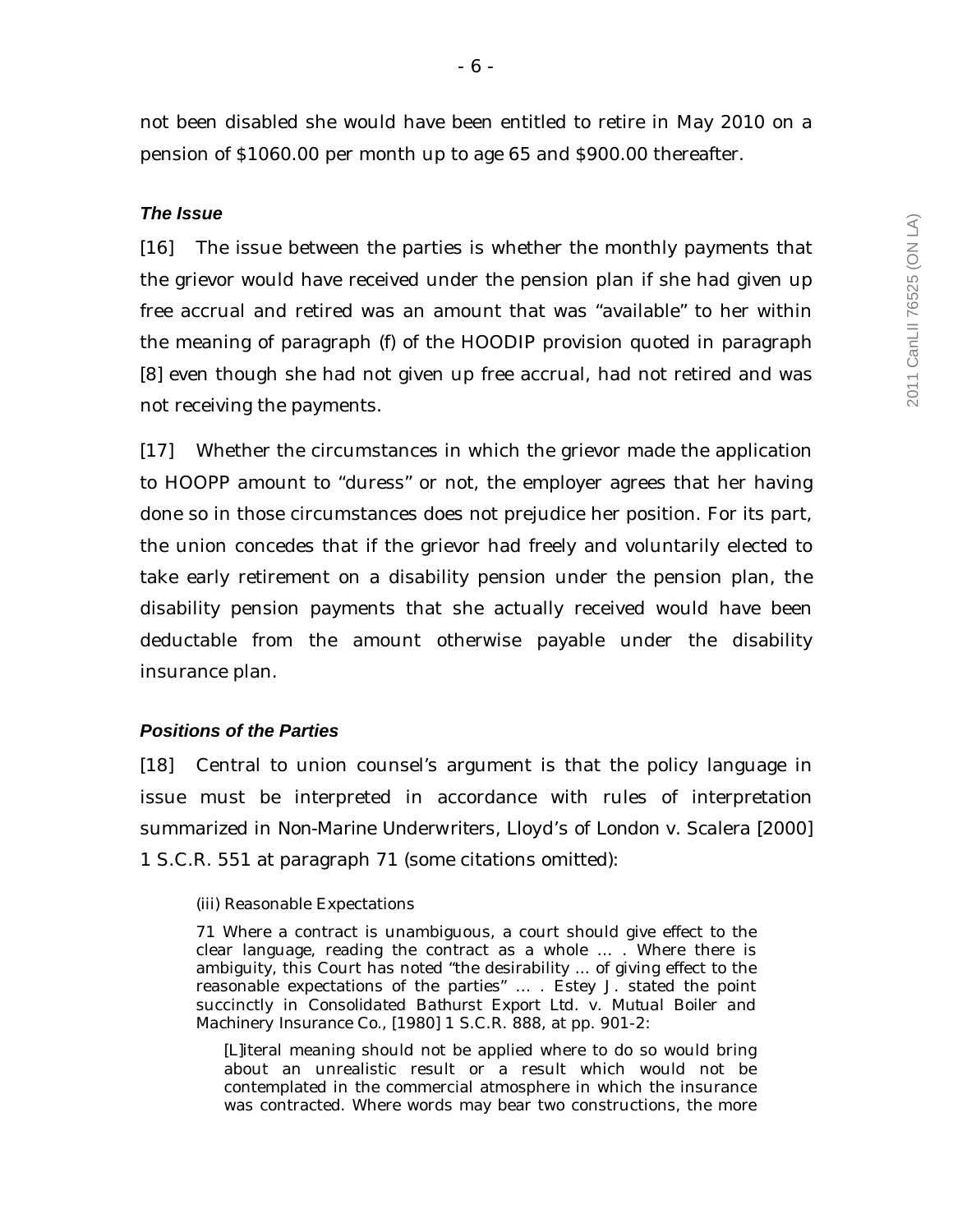reasonable one, that which produces a fair result, must certainly be taken as the interpretation which would promote the intention of the parties. Similarly, an interpretation which defeats the intentions of the parties and their objective in entering into the commercial transaction in the first place should be discarded in favour of an interpretation of the policy which promotes a sensible commercial result ... . Said another way, the courts should be loath to support a construction which would either enable the insurer to pocket the premium without risk or the insured to achieve a recovery which could neither be sensibly sought nor anticipated at the time of the contract.

Counsel also referred to similar observations in *MacDougall v. MacDougall*, [2005] O.J. No. 5171 (C.A.), and *Brissette Estate v. Westbury Life Insurance Co.; Brissette Estate v. Crown Life Insurance Co*., [1992] 3 S.C.R. 87.

[19] Union counsel observed that before 2006, a nurse's electing to retire on a disability pension under HOOPP did not involve any reduction in the pension payments that she would otherwise have received at and after age 65 if she had elected free accrual instead. She argued that an election of the sort now provided for under HOOPP would not have been in the contemplation of the parties when the disability plan provisions were agreed to in collective bargaining many years ago, and that its language cannot have been intended to have the result contended for by the employer.

[20] The main thrust of union counsel's argument is that in agreeing that disability benefits would be reduced by "the amount of any disability payments which are available to the Member … under the Participating Employer's pension plan," the parties would not have intended "available" to describe a payment that the employee could not receive without giving up something else of value. She relied on *Abdulrahim v. Manufacturers Life Insurance Co.* (2003), 65 O.R. (3d) 543 (S.C.J), where an injured worker elected to sue the third party manufacturers of the machinery that injured him rather than claim workers compensation benefits. The carrier of the workplace disability insurance policy by which the worker was covered took the position that those benefits were nevertheless payments the worker "receives or is entitled to receive" within the meaning of the policy, and that it was therefore entitled to deduct them from amounts it was otherwise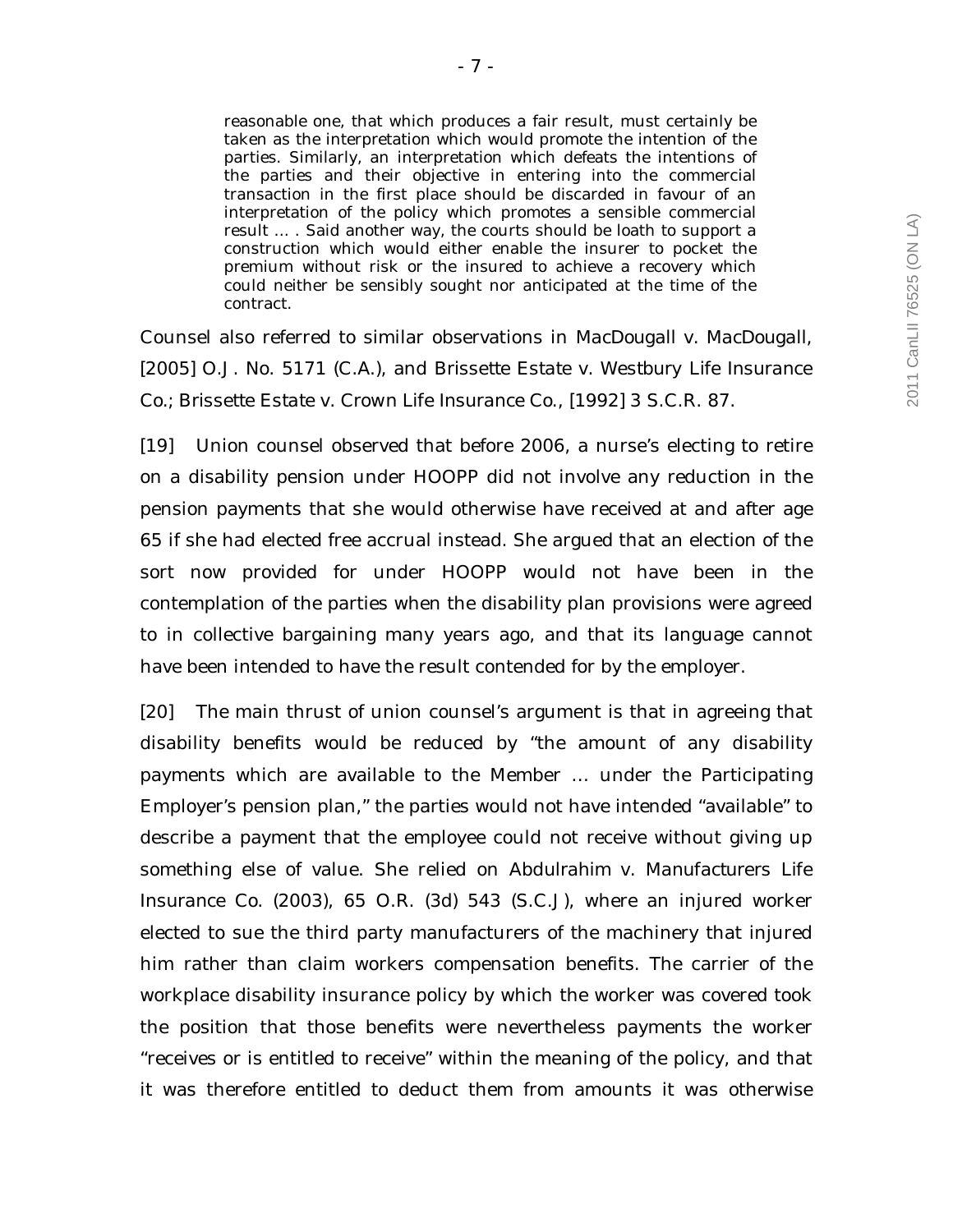obliged to pay the worker. Justice Himel accepted the insured's argument that the quoted words were ambiguous. She found they were not meant to force an insured to give up her or his right to pursue a statutorily permitted action against a tortfeasor, and that therefore the injured worker was not "entitled to receive" the benefits in question when he did not give up his right to sue.

[21] Union counsel also submitted that the use of different language in clauses e) and f) to describe permitted reductions demonstrates an ambiguity in the language of f) that is in issue here.

[22] In addition to the decisions already mentioned, union counsel referred in argument to *Eaton Yale Ltd. and C.A.W., Local 251* (1997), 48 C.L.A.S. 5, *Eaton Yale Ltd. and C.A.W., Local 251* (1998), 51 C.L.A.S. 324, *Hennig v. Clarica Life Insurance Co.,* [2001] A.J. No. 1375 (Q.B.) *Hennig v. Clarica Life Insurance Co.,* [2003] A.J. No. 243 (C.A.), and *London (City) and London Civic Employees' Union, Local 107* (2004), 77 C.L.A.S. 433.

[23] Employer counsel observed that HOOPP is not incorporated into the collective agreement: *Re Grand River Hospital Corporation and ONA* (2010), 200 L.A.C. 363 (Howe). He submitted that changes in HOOPP benefits are not a collective agreement matter, and that it is not my function to judge whether the 2006 changes to it are unfair. The employer's obligations with respect to disability benefits are defined by 1980 HOODIP, which is incorporated into the collective agreement by reference: *Niagara Health System and ONA*, unreported decision of J. Parmar dated September 14, 2010. He argued that if party expectations are relevant to the interpretation of the disability plan provisions of the collective agreement, they must be expectations that would have existed when the pertinent collective agreement was made in 2008, well after the 2006 changes to HOOPP.

[24] Employer counsel argued that the language of item (f) of the payment reduction provision is clear, and that giving its words their ordinary meaning does not have a commercially unreasonable result. He submitted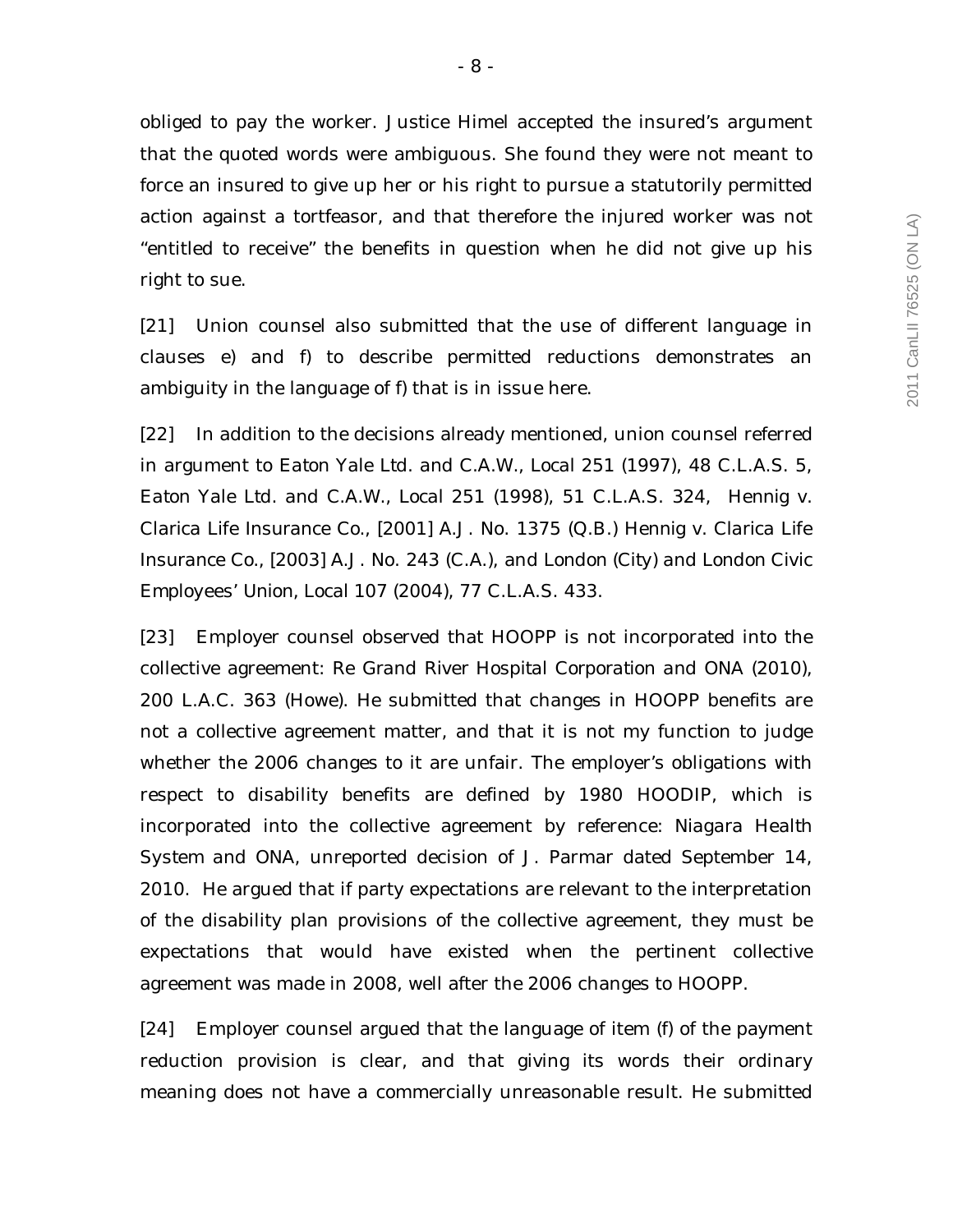that that language says that if disability payments under the employer's pension plan are available, then they are deductable, and this is so whether the insured is receiving the payments or not. He submitted that the word "available" casts a broad net, broad enough to include the disability pension payments available to the grievor from HOOPP.

[25] Employer counsel referred to the meaning assigned to "available" in a provision requiring that overtime work be offered to "regular employees available to perform … overtime" in *Canada Post Corporation and CUPW*, unreported decision of C. McKee dated November 19, 1984, where the issue was whether there was an obligation to offer work to employees other than those who normally work in the facility in which the need for additional work arose. He also referred to *Ontario Nurses Association and Ontario Nurses Association Staff Union*, an unreported decision of K. Burkett dated February 28, 1989, where the issue was whether disability insurance under which an employee was not entitled to benefits by reason of an existing condition satisfied a collective agreement requirement that "all full-time employees be eligible for coverage without evidence of insurability."

[26] Employer counsel noted that in *Lacoste v. Clarica Life Insurance Company and Mutual Life Assurance Company of Canada,* an unreported decision dated March 23, 2010, (Ont. S. C.), the court found that the amount of a disability pension that a nurse had begun receiving from HOOPP in 2004 reduced the amount otherwise payable to her under the 1992 HOODIP. According to the decision, the reductions provided for in that version of HOODIP included payments under

3. A retirement income plan providing income that becomes payable after the Member is no longer actively at work, whether or not the retirement income is related to disability.

4. A disability income to which the disabled Member is entitled under any other disability income plan toward which the Participating Employer contributes,

The court held that the HOOPP disability pension payments fell within both of these categories, as to the second of them on basis that the HOOPP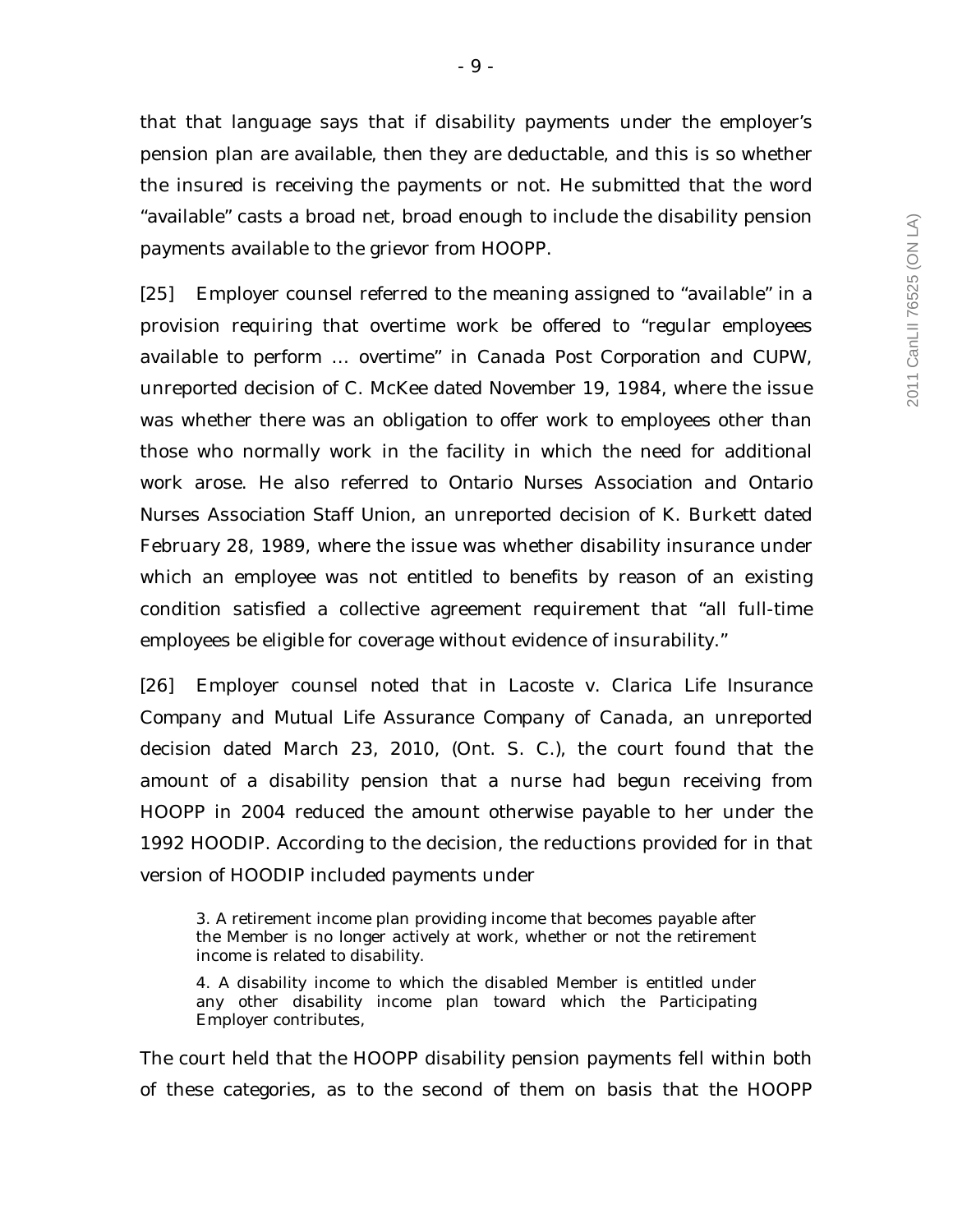benefits were paid because the plaintiff was disabled, that the employer had contributed to HOOPP and that the benefit was taxable income in the hands of the plaintiff. Employer counsel argued that HOOPP disability pension payments were available to the grievor here because she was capable of doing what was necessary to receive them.

[27] In the course of his argument, employer counsel referred to the decision of Justice Perrell in *Ruffolo and Lepage v. Sun Life Assurance of Canada*, 2007 CanLII 50284 (ON S.C.), aff'd 2009 ONCA 274 (CanLII), leave denied 2009 CanLII 50808 (SCC), in which Justice Perrell observed at paragraph 86 that where a contract is unambiguous, a court should give effect to the clear language.

[28] In reply, union counsel noted that the language in question was first agreed to many years before any question arose of the effect of an election under the current HOOPP provisions. She observed that the disability pension in issue in *Lacoste* was a pre-2006 disability pension that the affected nurse had elected to receive. She observed that in the paragraph cited from *Ruffolo*, Justice Perell had also acknowledged that a literal meaning should be rejected if it leads to an unjust result:

[86] Where a contract is unambiguous, a court should give effect to the clear language, reading the contract as a whole: *Brissette Estate v. Westbury Life Insurance Co.*, [1923] 3 S.C.R. 87; *Non-Marine Underwriters, Lloyd's of London v. Scalera*, 2000 SCC 24 (CanLII), [2000] 1 S.C.R. 551; However, if there are alternative interpretations, the court should reject an interpretation or a literal meaning that would make the provision or the agreement ineffective, superfluous, absurd, unjust, commercially unreasonable, or destructive of the commercial objective of the agreement: *Consolidated-Bathurst Export Ltd.* v. *Mutual Boiler & Machinery Insurance Co.*, *supra*; *Scanlon* v. *Castlepoint Dev. Corp.*, (1993), 11 O.R. (3d) 744 (C.A.); *Aita* v. *Siverstone Towers Ltd.* (1978), 19 O.R. (2d) 681 (C.A.).

### *Reasons for Decision*

[29] The grievor could only have received a HOOPP "disability pension" if she had given up the right to accrue service until age 65. Electing free accrual meant that she would receive pension payments of \$1875 monthly after she reached age 65. The disability pension would pay only \$1100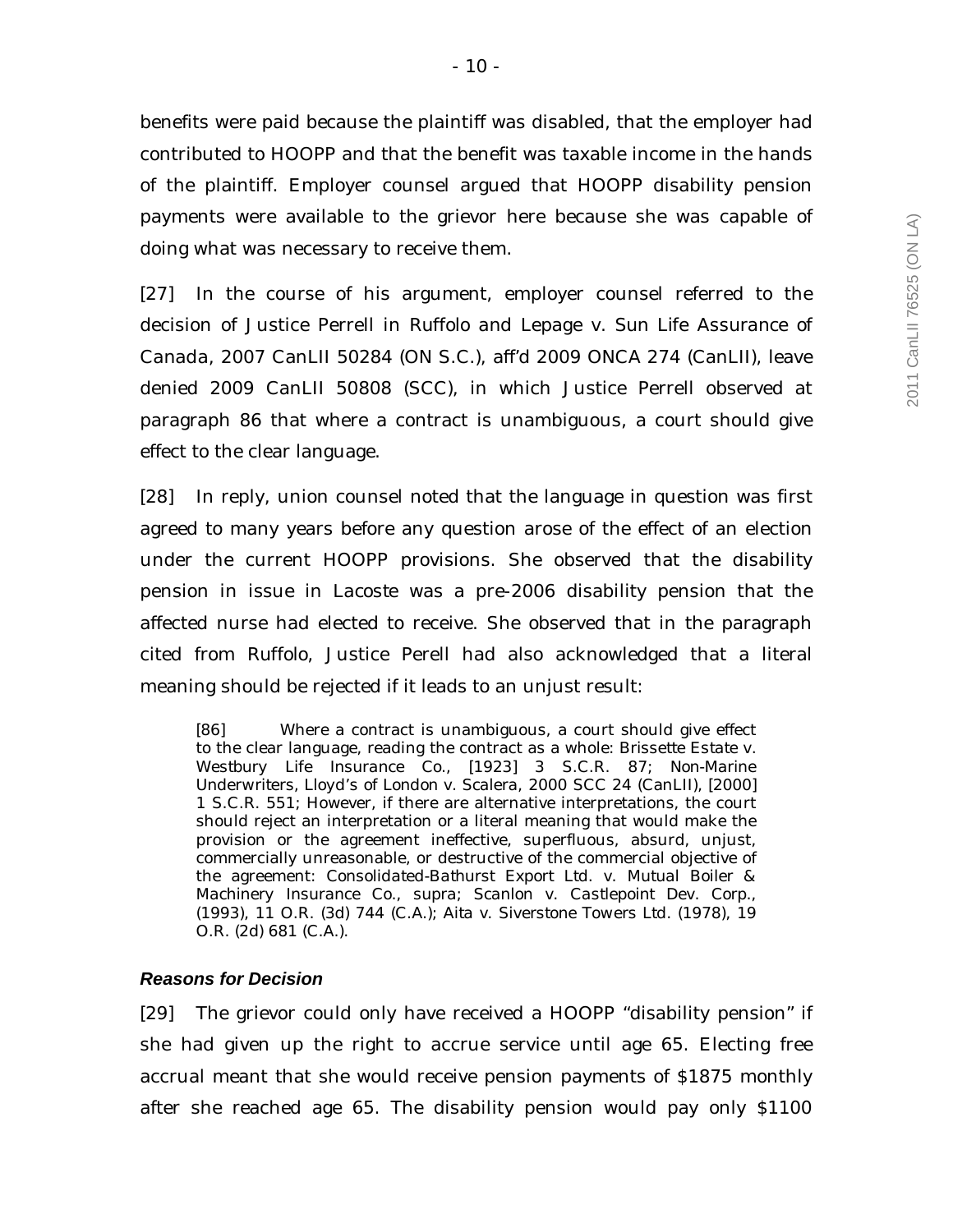monthly from and after June 2010. She chose free accrual, and has not received "disability pension" payments.

[30] I have concluded that in those circumstances deduction of the amounts she could have elected to receive is not authorized by the terms of 1980 HOODIP. I accept the union's interpretation that "payments … available" in the relevant provision does not refer to payments that the employee can receive under a plan only by surrendering some other substantial right or entitlement under that plan, unless the employee has actually done that.

[31] Read as a whole, Article 12 of the collective agreement obliges the employer to provide disability coverage that is at least equivalent to the coverage provided by a policy that was in effect in 1980: 1980 HOODIP. That policy provided for certain reductions in the amounts payable, including a reduction for "disability payments" that are "available" to the insured under any other plan toward which the insured's employer contributes or under that employer's pension plan. The union concedes that the payments in issue here would be deductable if the grievor were actually receiving them, so there is no dispute that they are, or would be, "disability payments." The issue is only whether such payments are "available" to an insured who has not elected to give up free accrual in order to receive them. That was not the issue addressed in *Lacoste¸* where the insured had elected to receive and had begun receiving a pre-2006 HOOPP disability pension – a not surprising choice in light of the very generous nature of the disability pension available at that time.

[32] The union does not suggest that when, years ago, the bargaining parties first used the 1980 HOODIP policy to define the employer's obligation to provide long term disability coverage, they exhaustively defined the payments that would reduce amounts payable under that policy. The policy used general language capable of applying to payments and plans of a sort that may not have existed at that time.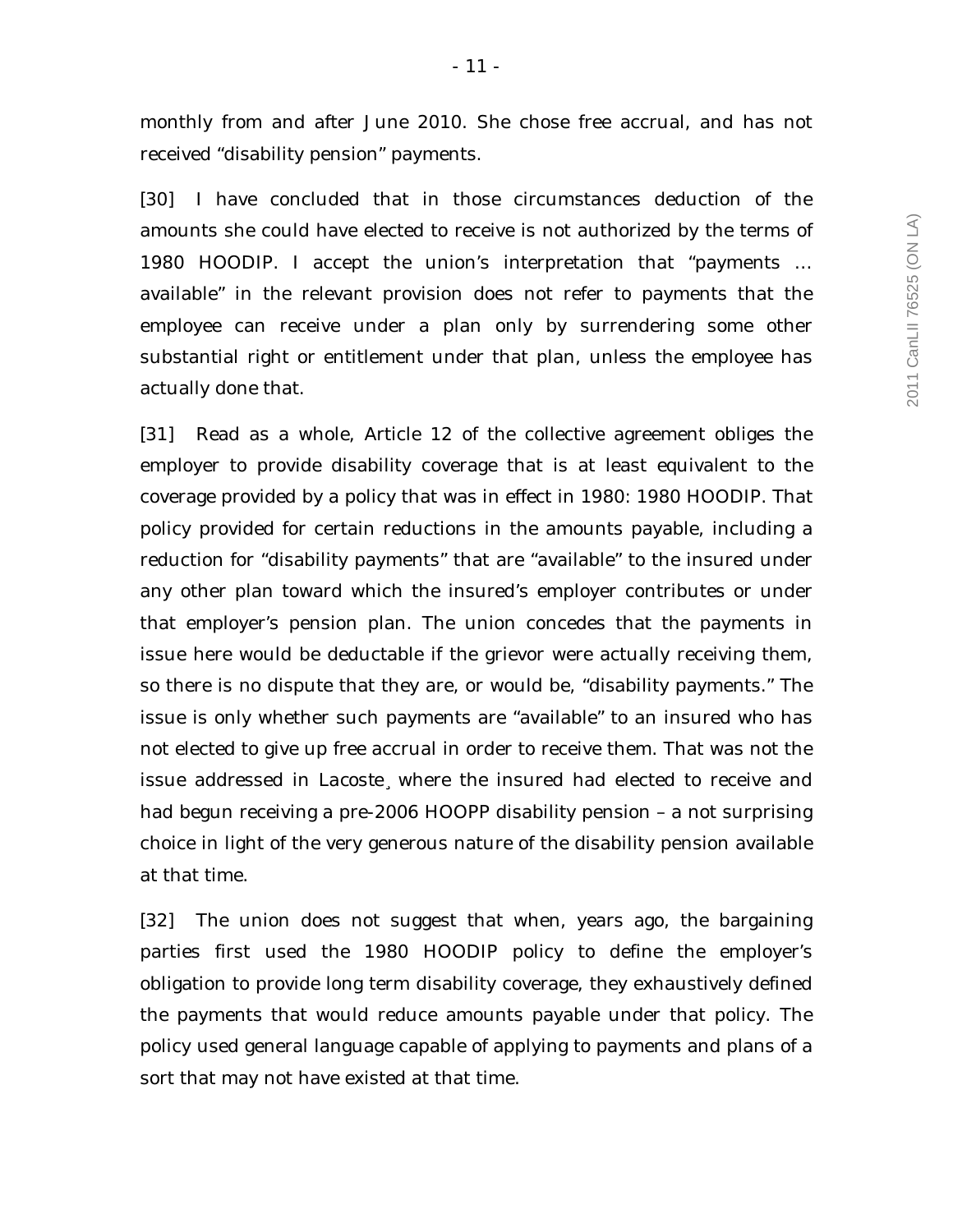[33] The bargaining parties amended Article 12 effective January 1, 2006, to provide that the employer's obligation to provide disability coverage for employees hired in and after that year would be defined by reference to a different policy: 1992 HOODIP. Apart from that change, which does not apply to this grievor, the employer's obligation has not changed nor, necessarily, has the benchmark policy that defines that obligation. Changes to HOOPP effective January 1, 2006 could have changed the *consequences* of the 1980 HOODIP provision thereafter, but they could not have changed the *meaning* of that provision, particularly not when the union had nothing to do with making those changes. Thus, it does not matter to the issue I have to decide whether or not the union was conscious of the HOOPP changes when it entered into the collective agreement under which this grievance arises. Whatever they knew, in 2008 the parties simply chose to renew the existing language, whatever it meant.

[34] I agree entirely with employer counsel that it is not my function to judge the "fairness" of the changes made to HOOPP in 2006. The issue is simply whether the "disability pension" provided for in the changed plan makes disability payments "available" to the grievor in the sense meant by that word in the 1980 HOODIP description of the things that can reduce amounts payable under that plan.

[35] In *Ruffolo, supra,* the court was concerned with whether CPP benefits available to children of a disabled person could reduce the amount payable to that person under the wording of a particular workplace disability insurance policy. It does not appear from that very comprehensive decision that the insured employee would have had to give up anything else to which he might otherwise have been entitled under the CPP in order for his children to receive the CPP benefits in question. The particular issue before me was clearly not before the court there.

[36] A question similar to the one before me was addressed in *Abdulrahim, supra,* but in a distinguishable context. Justice Himel found that an insured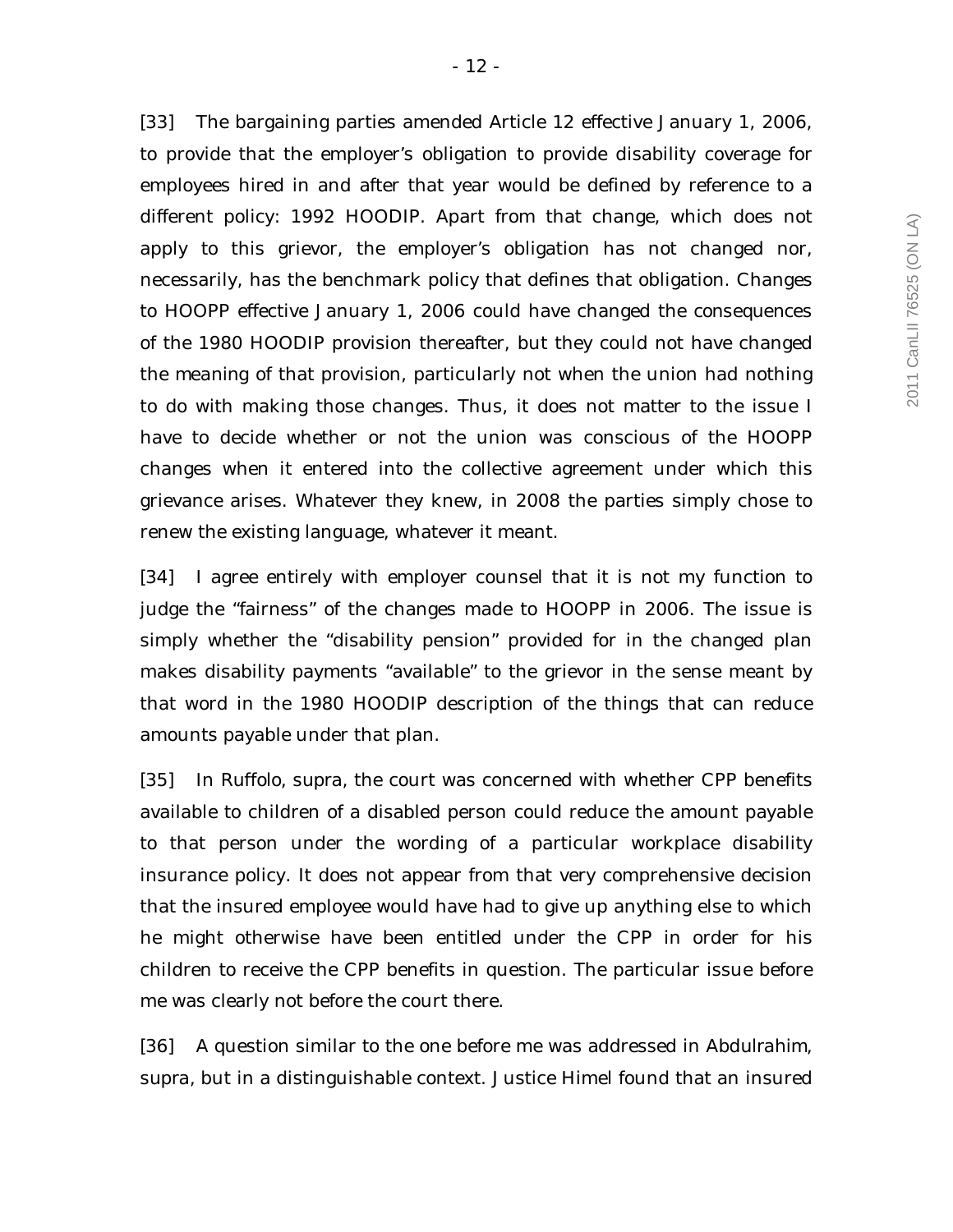would not be "entitled to receive" the benefits for which the insurer sought to make a deduction if he would have to give up a valuable right in order to receive the benefits and had chosen not to do so. The analysis in that case includes the observation that the right that the insured had chosen to retain was one to which the insurer was subrogated under the policy in issue – that is, the insurer could recover its disability payments from any damages for income loss that the insured might later recover from the alleged tortfeasors. That is one feature that distinguishes the bargain in issue there from the one in issue here. Here, the insurer has no express right under the policy to recover the payments it makes before the insured reaches age 65 from payments that the insured later becomes entitled to receive as retirement income after age 65.

[37] In *Abdulrahim* the court found "entitled to receive" ambiguous in the context in which that dispute arose. I find "available" ambiguous in this context. I do so not because clauses (e) and (f) of the reduction provision use different language, but because the word "available" is clearly capable of more than one meaning in the circumstances. To put the range of possible meanings bluntly, it could mean obtainable if a price is paid, as it often does in retail advertisements, or obtainable without expending substantial time, effort or money, as it can in other contexts.

[38] A disabled employee could use savings, or borrow against assets, to purchase an annuity that would pay her the equivalent of the disability benefits to which she is entitled. Because she could, on the employer's interpretation of the word such payments would be "available" to the employee whether she bought the annuity or not. The only reason those "available" payments would not reduce the employee's disability benefit is that they would not be from a plan to which the employer contributes and also, perhaps, that they would be equally available to the employee if she were not disabled.

[39] But suppose the employer were to add to its pension plan, or to some other existing or new "plan" to which it makes some contribution, a feature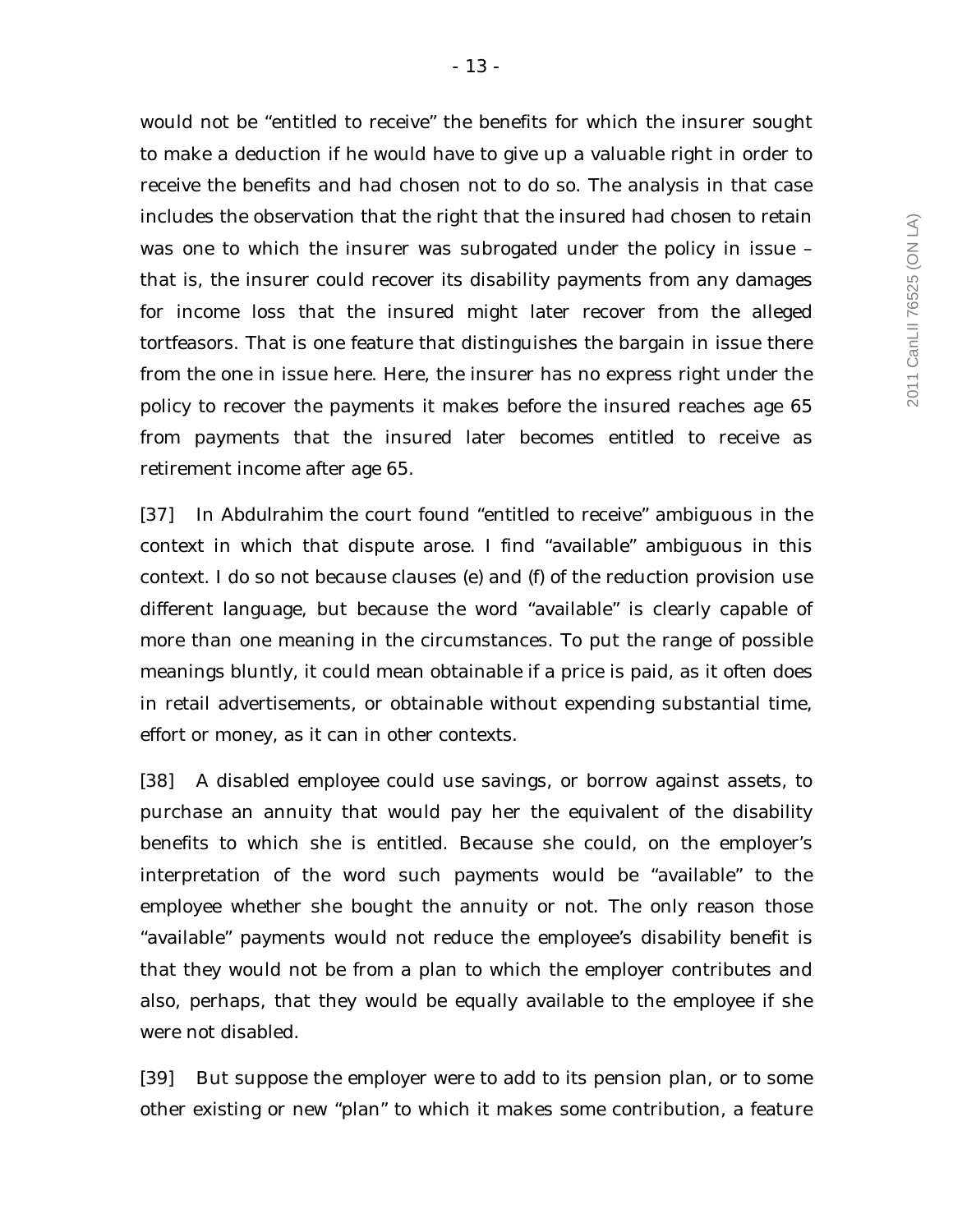that entitles employees, on proof of disability, to purchase just such an annuity – perhaps at a slight, employer-funded discount relative to what it would cost on the open market. In this hypothetical the payments from that annuity would be "disability payments" – because disability is a prerequisite to entitlement to purchase it – under a plan to which the employer contributes. On the employer's interpretation of "available," then, the amount of the payments from the annuity that the disabled employee could buy under this hypothetical employer plan would be deductable from the employee's disability benefits whether the employee actually purchased the annuity or not, thereby reducing disability benefits under the disability plan to little or nothing in every case. Thus, the employer's interpretation of "available" can make both the collective agreement provision and the policy to which it refers "ineffective, superfluous, absurd, unjust, commercially unreasonable, or destructive of the commercial objective of the agreement" in the sense intended by Justice Perell and the authorities he quoted in paragraph 86 of his decision in *Ruffolo*.

[40] Although here the employee is not required to pay out-of-pocket in order to receive the payments in question, she is required to give up a right that has very real economic value to her – the right to accumulate service that will translate into a much higher monthly pension payment from and after age 65 than she would receive after that age if she took the disability pension option. This is not a case in which the only thing that stands in the way of the employee's actually receiving the payment in question is her making an application for it. She has to give something of substantial economic value to get the payments.

[41] On the principles of interpretation summarized in *Non-Marine Underwriters*, *supra*, and *Ruffollo, supra*, I find that the word "available" in the payment reduction provision of 1980 HOODIP does not have the meaning contended for by the employer. I conclude that disability pension payments under HOOPP were not and are not "available" to the grievor for